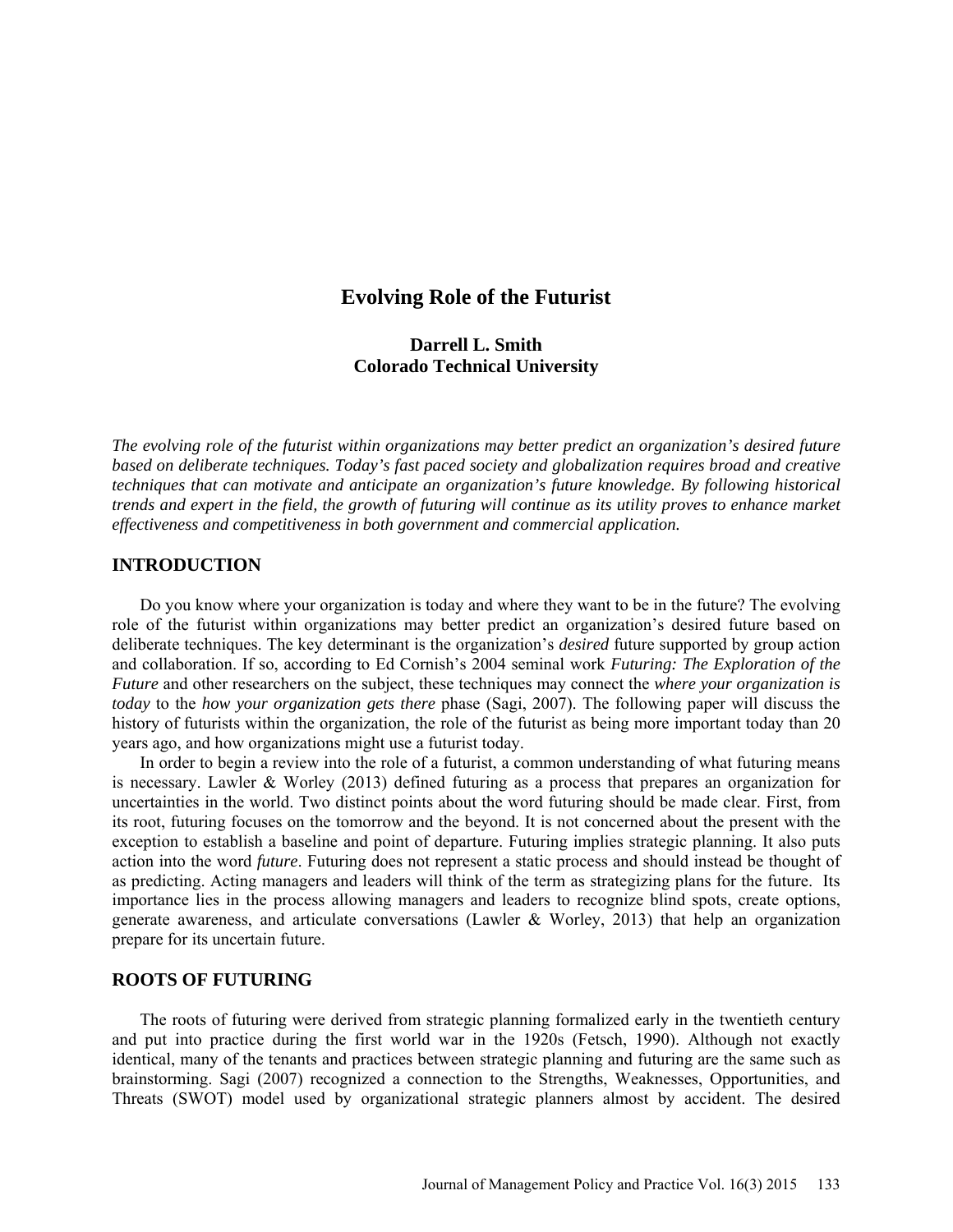outcome similarities between SWOT and futuring indicate a utility in strategic planning methods fused with those of other predictive models.

Whether the origin of futuring was intentional or not, the desire for it has grown out of necessity the same as its strategic planning uncle. Research indicates, the need for futuring increased significantly more today than just twenty years ago. In 2004, Cornish's book highlighted futuring as formative predictive tool and debunked naysayers who explained it away as an intuitive practice by a few businessmen and academics with questionable success. Back then, futuring continued to be viewed as an emerging business model for companies and think tanks with coherent and amalgamated techniques (Cornish, 2004). Only a year later, an initiative by a chemical council in Europe developed futuring scenarios, strategic vision statements, and new networks to aid the European chemical industry (Heinzelbecker, 2005). More recently at a futuring forum in Washington D.C., the annual Millennium Project ongoing for nearly two decades, unveiled a Global Futures Intelligence System (J., 2013) for their efforts.

Another example reveals the diversity of futuring practices. In Florida, more than 100 hospices gathered for a futuring conference to brainstorm how to improve hospice services (J., 2013). A futurist Clem Bezold, chairman and founder of the Institute for Alternative Futures in Virginia, called on the active participation among hospice administrators (J., 2013). Frey (2014), listed by Google as the top futurist speaker, wrote that futuring growth areas had emerged in all aspects of society.

#### **METHODOLOGIES**

Several methodologies may be used to predict the future. Lawler & Worley (2013) distinguished these by short-term, mid-term, and long-term methods. Short term methods include scanning tools, prediction markets, and extreme strategizing. One specific scanning tool, mentioned earlier, implements the SWOT analysis to identify and predict key strengths, weaknesses, opportunities and threats within an organization. Second, while it may appear unreliable at first, online and publicly available prediction markets have proven themselves to be more reliable than the experts, according Lawler & Worley's (2013) research. Therefore, this method may be one of the most accurate. Lastly, for short term methods, the idea of extreme strategizing integrates a rapid process of data and dialogue. It summarizes the thoughts of the organization and its stakeholders to make quality assessments and adjustments as necessary for the best of everyone involved.

Predictive markets methods appears to be one of the best tools discussed in the literature. When examining the best tool, predictive analysis (Siegle, 2013) methods maximize the inputs in the quickest and most efficient ways and should receive greater attention. By incorporating real-time inputs from participatory stakeholders, prediction markets do just that. They use many, if not all, readily available and updated resources to make informed decisions in a collaborative manner. Siegle (2013) analyzed a *multiplicative* effect which encourages the development of these predictive analytic models. Large data mining tools comb the internet for troves of economic and social information around the globe which can be used in big data analytic projects (Frenkel 2015; Byron, 2013). While some of the data mining software used to filter internet information are not free as are some online prediction applications, they provide an excellent baseline of data to conduct predictive analysis with a greater sense of certainty outperforming human expert guessing, experience, and speculation.

In the past, many techniques have been implemented by organizations to gain a noticeable competitive edge and improve their market share. Many are commonplace and intertwined into routine businesses modeling practices by strategic planners. Sagi (2007) found strategic planning a form of applied futuring. Fetsch (1990) and Sagi (2007) identified dozens of strategic planning ingredients that can also be used by futurists. A few key techniques include environmental scanning, scenario building, identification of stakeholders and futuring facilitators, anticipatory planning teams, opinion polling, brainstorming, trend analysis that may be combined into a deliberate orchestration of events, negotiation, progress updates, and annual reviews. Although Sagi (2007) differentiates strategic planning from futuring by acknowledging strategic planning as more quantifiable, the benefits of futuring as a planning model are evident.